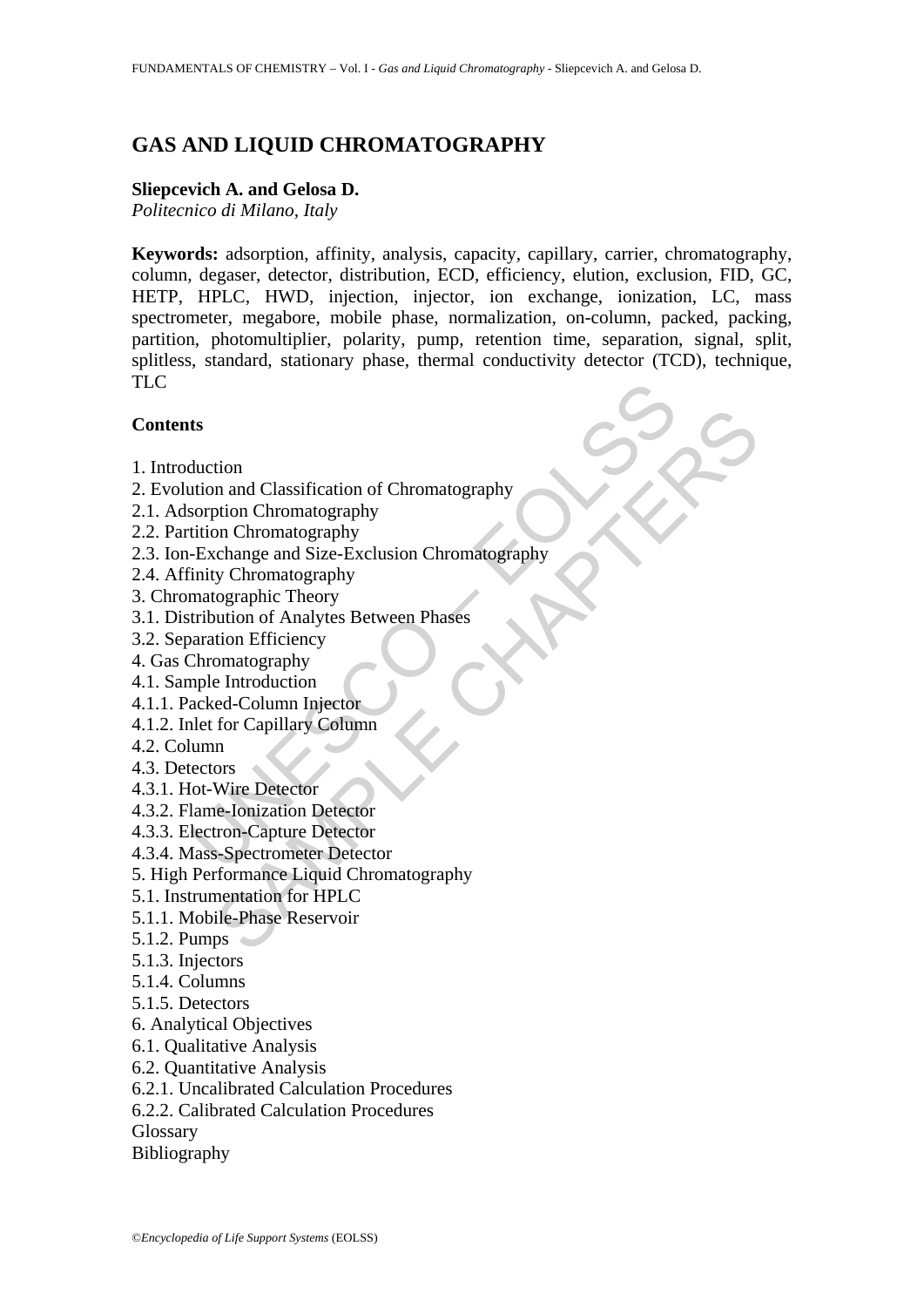#### Biographical Sketches

#### **Summary**

Chromatography is the most important technique of separation of chemical substances, and is based on the physical interaction of a solute with two different phases. From its discovery it has been developed continuously in all branches, particularly in materials and the refinement of instrumentation, which has resulted in the efficient, reliable, and very sensitive chromatographic methods that are widespread in all modern analytical laboratories. In this article we will be describing the principal chromatographic techniques, with particular attention to instrumental gas and liquid chromatography.

#### **1. Introduction**

Few methods of chemical analysis are truly specific to a particular analyte. It is often found that the analyte of interest must be separated from the myriad of individual compounds that may be present in a sample. As well as providing the analytical scientist with methods of separation, chromatographic techniques can also provide methods of analysis.

**duction**<br>**duction**<br>**duction**<br>**duction**<br>**duction**<br>**duction**<br>**duction**<br>**duction**<br>**duction**<br>**duction**<br>**duction**<br>**duction**<br>**duction**<br>**duction**<br>**duction**<br>**duction**<br>**duction**<br>**duction**<br>**duction**<br>**duction**<br>**duction**<br>**duction**<br>**d** The sample of chemical analysis are truly specific to a particular analyte. It is of the analyte of interest must be separated from the myriad of indivisity that may be present in a sample. As well as providing the analyt Mikhail Semyonovich Tswett (1872–1919), a Russian botanist, is regarded as the father of chromatography as a result of experiments in which he used a chalk column to separate pigments in green leaves. Tswett first presented the basic principles of his separation method in 1906, then published two papers in 1906 in which he called the method chromatography. In his original experiments, Tswett tamped a fine powder, such as sucrose, into a glass tube to produce a column of the desired height. After extracting the pigments from leaves and transferring them to petroleum ether, he poured a small volume of the solution onto the column. When the solution had percolated and formed a narrow initial zone beneath the top of the adsorbent, fresh solvent (e.g., petroleum ether) was added and pressure applied to the top of the column. As the solvent flowed through the column the individual pigments moved at different rates and eventually separated from each other. The key features of Tswett's technique were the application of the mixture as a narrow initial zone and the development of the chromatogram by application of fresh solvent. Other early workers had employed procedures based on the phenomena of adsorption or partition, but these lacked Tswett's critical development step, and therefore did not yield extensive resolution of the mixtures. Since Tswett's separation of plant pigments was visually measured by varying colors, it is widely believed the scientist combined two Greek words (*chroma* meaning "color" and *graphos* meaning "written") to form the new word meaning "color writing." However, since the name Tswett means "color" in Russian, it may well be the botanist was simply naming the process after himself.

Chromatography involves a sample, or sample extract, being dissolved in a mobile phase, which may be a gas, a liquid, or a supercritical fluid. The mobile phase is then forced through an immobile, immiscible stationary phase. The phases are chosen such that components of the sample have differing solubilities in each phase. A component that is quite soluble in the stationary phase will take longer to travel through it than a component that is not very soluble in the stationary phase but very soluble in the mobile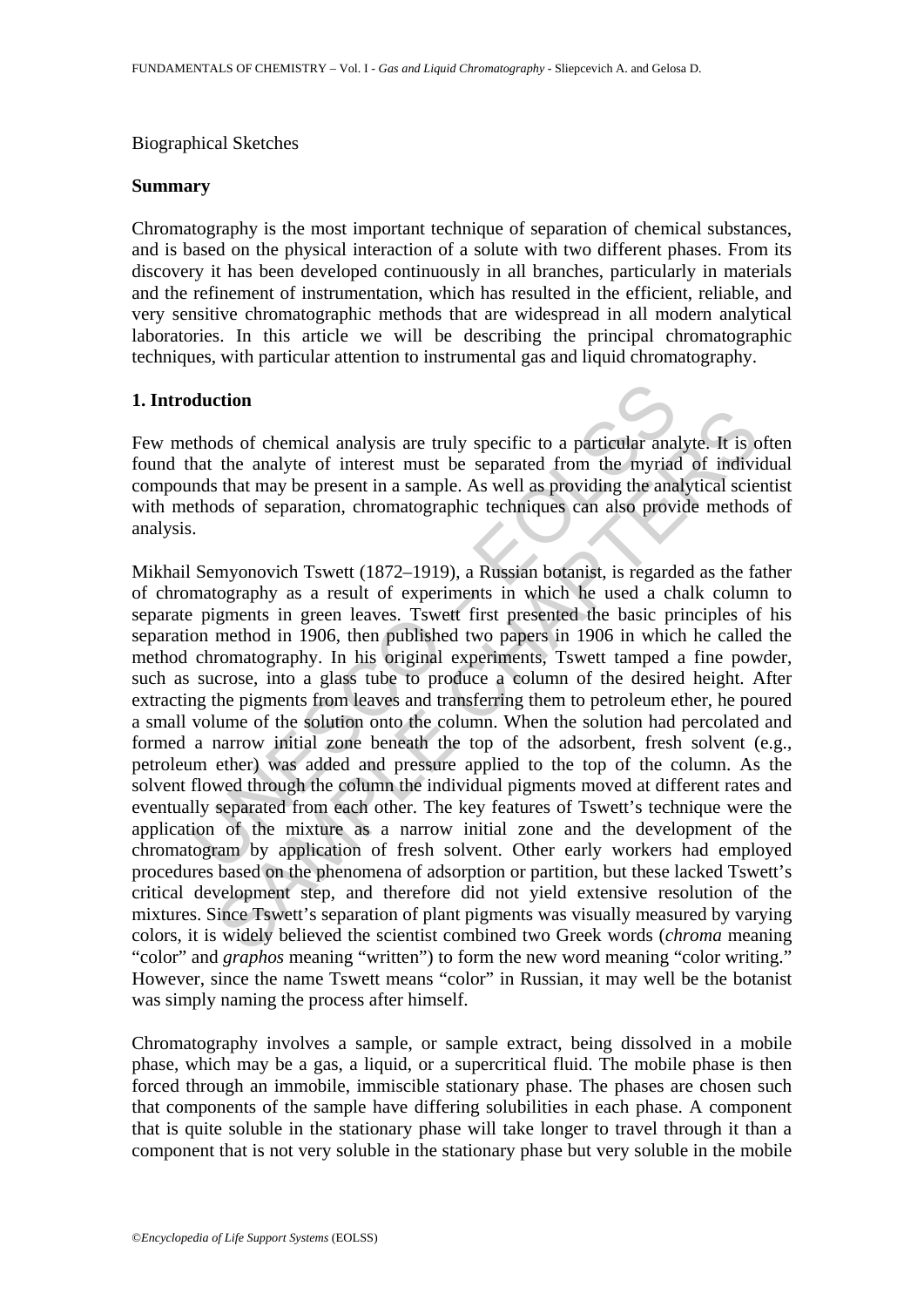phase. As a result of these differences in mobilities, sample components will become separated from each other as they travel through the stationary phase. The theoretical aspects of chromatography were first studied by Wilson in 1940, who discussed the quantitative aspects in terms of diffusion, rate of adsorption, and isotherm nonlinearity. The first comprehensive mathematical treatment describing column performance (using the height equivalent to a theoretical plate), in terms of stationary phase particle size and diffusion, was presented in 1949. However, it was J.J. van Deemter and co-workers in 1956 who developed the rate theory to describe the separation processes, following on from the earlier work—in 1952—of Leon Lapidus and Neal Amundson. John Calvin Giddings first looked at the dynamic theory of chromatography in 1955, while from the 1960s onward he has examined many aspects of gas chromatography and general chromatography theory. It was from this basis that modern chromatography has developed. There has been continuous development in all branches of chromatography, particularly in materials and the refinement of instrumentation, which has resulted in the efficient, reliable, and sensitive chromatographic methods in use today, and which form the backbone of modern analytical procedures and routine laboratory analysis.

## **2. Evolution and Classification of Chromatography**

by the twas Fiontinus bassis that modern incomended. There has been continuous development in all branches of charly in materials and the refinement of instrumentation, which has the t, reliable, and sensitive chromatograp is in materials and the refinement of instrumentation, which has resulted in in materials and the refinement of instrumentation, which has resulted ir liable, and sensitive chromatographic methods in use today, and which t Tswett's original column-adsorption chromatographic method has been modified in many ways, resulting in the different types of chromatography. Liquid chromatography (LC) is an analytical chromatographic technique that is useful for separating ions or molecules that are dissolved in a solvent. If the sample solution is in contact with a second solid or liquid phase, the different solutes will interact with the other phase to differing degrees due to differences in adsorption, ion-exchange, partitioning, or size. These differences allow the mixture components to be separated from each other by using these differences to determine the transit time of the solutes through a column.

Simple LC consists of a column with a fritted (porous glass) bottom that holds a stationary phase in equilibrium with a solvent. Typical stationary phases—and their interactions with the solutes—are:

- solids (adsorption),
- ionic groups on a resin (ion exchange),
- liquids on an inert solid support (partitioning), and
- porous inert particles (size exclusion).

The mixture to be separated is loaded onto the top of the column followed by more solvent. The different components in the sample mixture pass through the column at different rates due to differences in their partitioning behavior between the mobile liquid phase and the stationary phase. The compounds are separated by collecting aliquots of the column effluent as a function of time, as shown in Figure 1.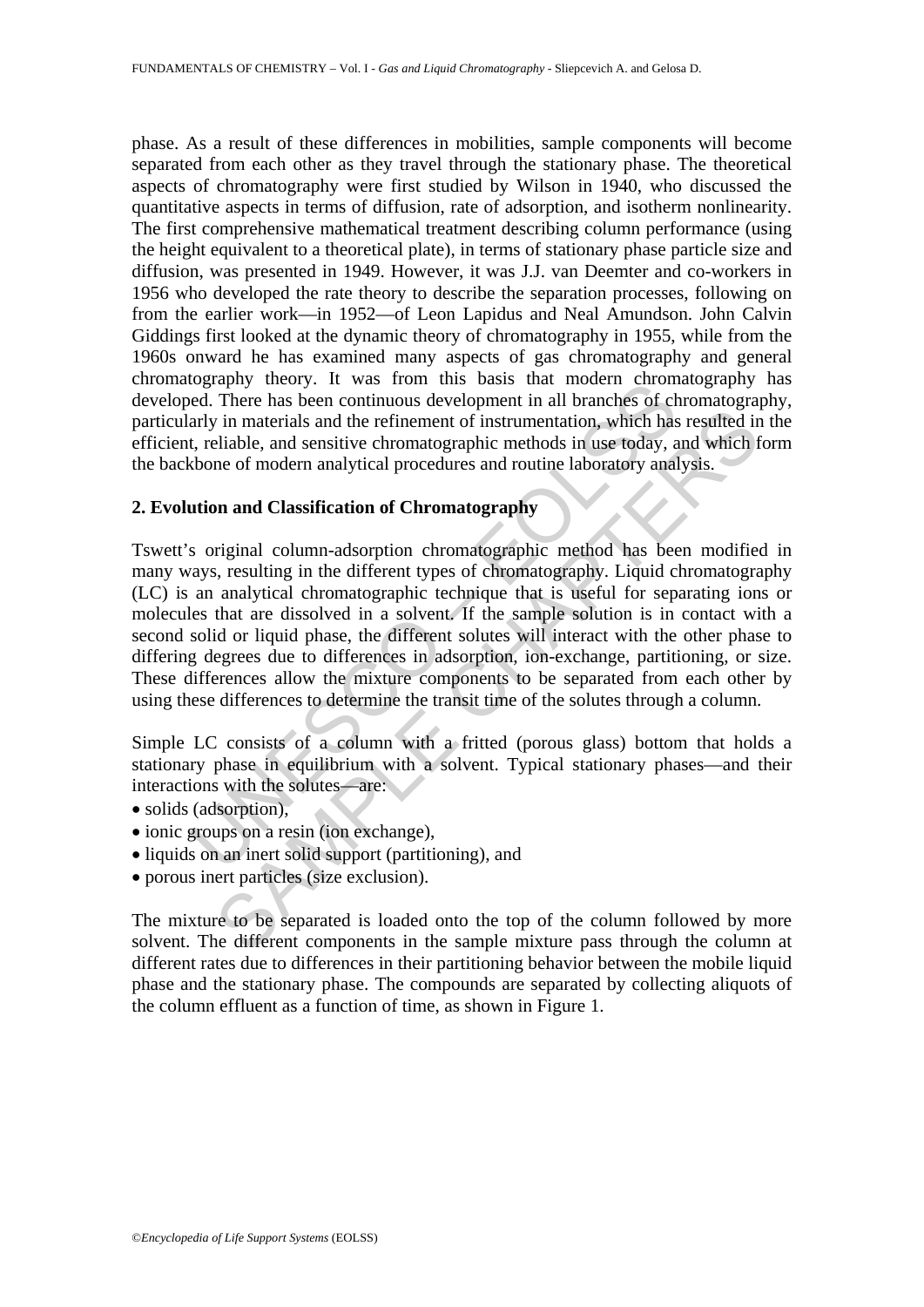

Figure 1. Classical separation obtained by liquid chromatography (LC) on column

Conventional LC is most commonly used in preparative scale work to purify and isolate some components of a mixture. It is also used in ultratrace separations where small disposable columns are used once and then discarded. Analytical separations of solutions for detection or quantification typically use more sophisticated highperformance liquid chromatography (HPLC) instruments. HPLC instruments use a pump to force the mobile phase through, and provide higher resolution and faster analysis time.

Thin-layer chromatography (TLC) is a chromatographic technique that is useful for separating organic compounds. Because of the simplicity and rapidity of TLC, it is often used to monitor the progress of organic reactions and to check the purity of products. TLC consists of a stationary phase immobilized on a glass or plastic plate, and an organic solvent. The sample, either liquid or dissolved in a volatile solvent, is deposited as a spot on the stationary phase. The constituents of a sample can be identified by simultaneously running standards with the unknown. The bottom edge of the plate is placed in a solvent reservoir, and the solvent moves up the plate by capillary action. When the solvent front reaches the other edge of the stationary phase, the plate is removed from the solvent reservoir. The separated spots are visualized with ultraviolet light or by placing the plate in iodine vapor. The different components in the mixture move up the plate at different rates due to differences in their partitioning behavior between the mobile liquid phase and the stationary phase. TLC can be automated using forced solvent flow, running the plate in an vacuum-capable chamber to dry the plate, and recording the finished chromatogram by absorption or fluorescence spectroscopy with a light source. The ability to program the solvent delivery makes it convenient to do multiple developments in which the solvent flows for a short period of time, the TLC plate is dried, and the process is repeated. This method refocuses the spots to achieve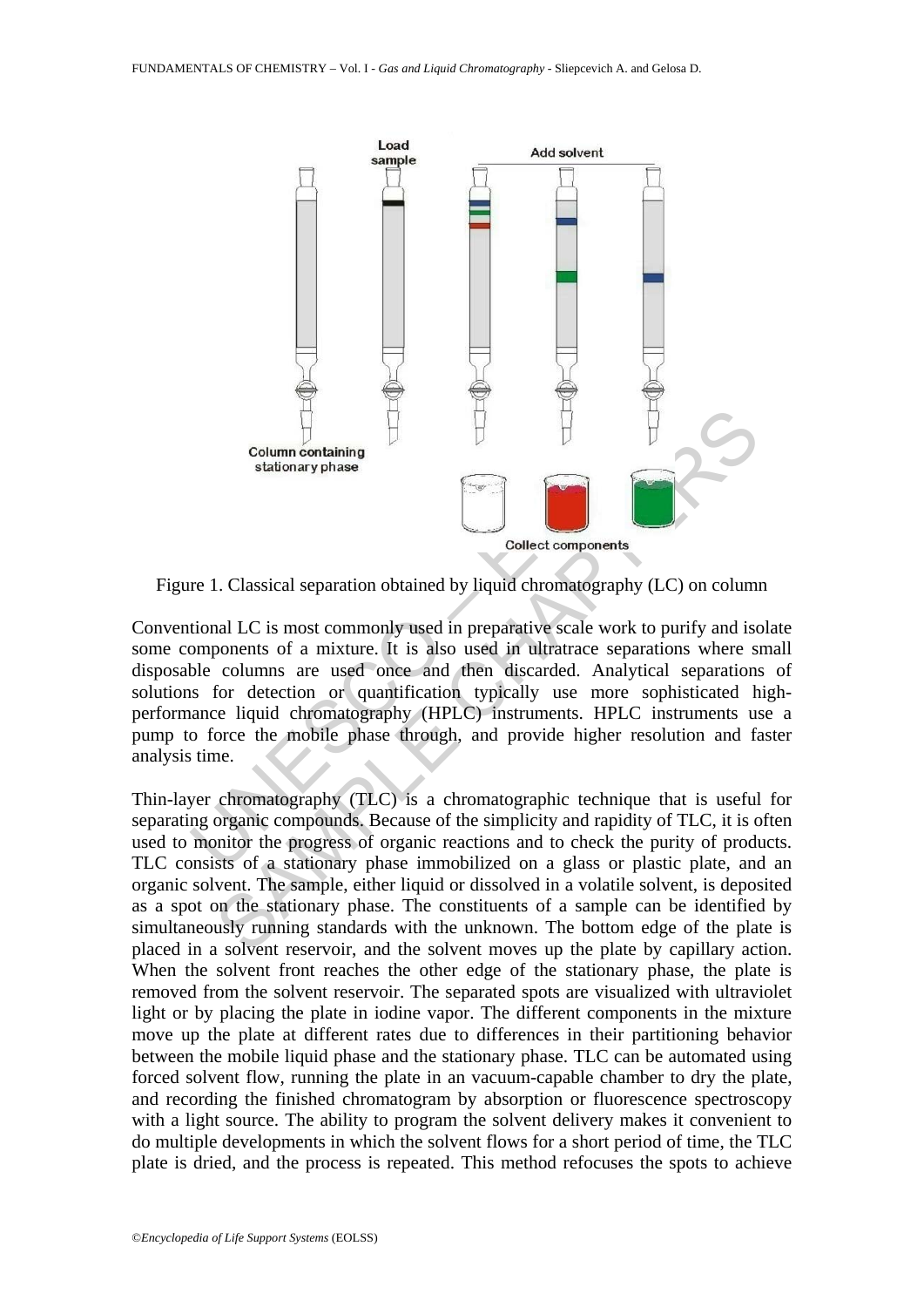higher resolution than in a single run. Two-dimensional TLC uses the TLC method twice to separate spots that are unresolved by only one solvent. After running a sample in one solvent, the TLC plate is removed, dried, rotated  $90^\circ$ , and run in another solvent. Any of the spots from the first run that contain mixtures can now be separated. The finished chromatogram is a two-dimensional array of spots.



Figure 2. Classification of chromatographic techniques

In recent years, the main chromatographic techniques include paper chromatography (PC), TLC, ion-exchange chromatography (IEC), gel-permeation chromatography (GPC) (size exclusion), affinity chromatography, gas chromatography (GC), supercritical-fluid chromatography (SFC), HPLC, and capillary (zone) electrophoresis (CE). Techniques such as HPLC and GC use columns—narrow tubes packed with the stationary phase—through which the mobile phase is forced. The sample is transported through the column by continuous addition of the mobile phase. This process is called elution. The average rate at which an analyte moves through the column is determined by the time it spends in the mobile phase. The individual types of chromatographic techniques are shown in Figure 2.

As mentioned above, chromatographic processes can be classified according to the type of equilibration process involved, which is governed by the type of stationary phase. The various bases of equilibration are:

- adsorption
- partition
- ion exchange
- pore penetration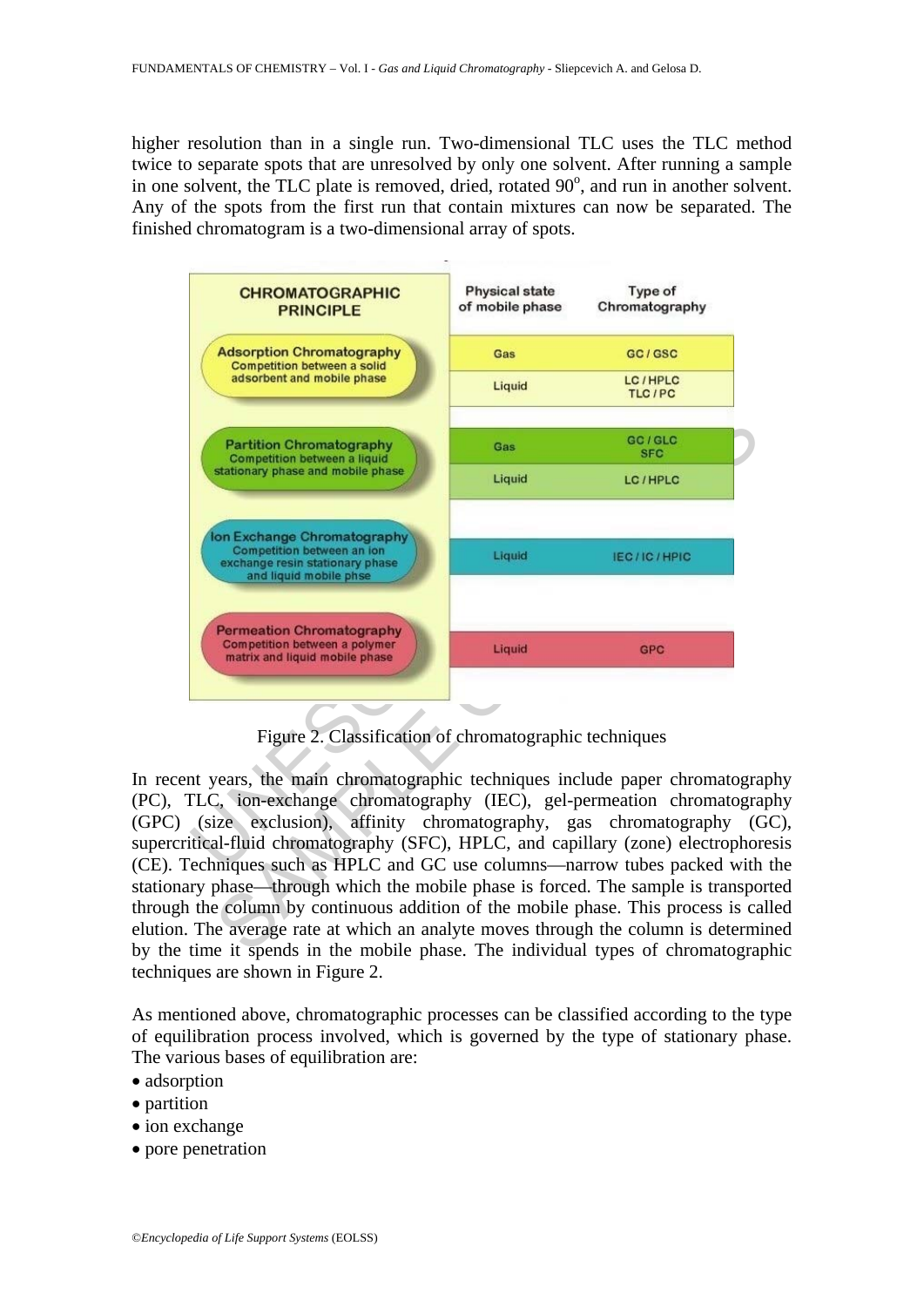• affinity chromatography.

#### **2.1. Adsorption Chromatography**

The stationary phase is a solid on which the sample components are adsorbed. The mobile phase may be a liquid (liquid–solid chromatography) or a gas (gas–solid chromatography); the components distribute between the two phases through a combination of sorption and desorption processes. TLC is a special example of sorption chromatography in which the stationary phase is a plane, in the form of a solid supported on an inert plate.

#### **2.2. Partition Chromatography**

The paramole of the particular of the neutrinon Chromatography<br>
n chromatography depends on the partition, or distribution, of exture between two immiscible phases. One of the liquids is heled<br>
not the virtue of a finely d hromatography depends on the partition, or distribution, of each compo<br>re between two immiscible phases. One of the liquids is held stationary<br>rotion on the surface of a finely divided solid or on the finisde wall<br>olumn, w Partition chromatography depends on the partition, or distribution, of each component of a mixture between two immiscible phases. One of the liquids is held stationary by strong adsorption on the surface of a finely divided solid or on the inside wall of a capillary column, while the other flows through it. Any substance that preferentially dissolves in the mobile phase is more rapidly transported in the direction of flow than is a substance that has greater affinity for the stationary liquid. Again, the mobile phase may be a liquid (liquid–liquid partition chromatography) or a gas (gas–liquid chromatography (GLC)). PC is a type of partition chromatography in which the stationary phase is a layer of water adsorbed on a sheet of paper. In the normal mode of operations of liquid–liquid partition, a polar stationary phase (e.g., water or methanol) is used with a nonpolar stationary phase (e.g., hexane). This favors retention of polar compounds and elusion of nonpolar compounds, and is called normal-phase chromatography. If a nonpolar stationary phase is used with a polar mobile phase, then nonpolar solutes are retained more and polar solutes more readily eluted. This is called reversed-phase chromatography.

#### **2.3. Ion-Exchange and Size-Exclusion Chromatography**

IEC uses an ion-exchange resin as the stationary phase. The mechanism of separation is based on ion-exchange equilibria. When a chromatographic format is chosen for the analysis of an ionic compound, ion exchange is generally considered after attempts at developing a reversed-phase or reversed-phase, ion-pair method have proved unsuccessful. However, IEC is the method of choice for the analysis of inorganic ions, and it is often preferable to reversed-phase methods for the analysis of small organic ions. In size-exclusion chromatography, solvated molecules are separated according to their size by their ability to penetrate a sieve-like structure—the stationary phase. Separation in partition chromatography and IEC arises from different interactions of the solutes with the mobile phase and the stationary phase. In contrast, separations in sizeexclusion chromatography arise from differences in molecular size and the ability of different molecules to penetrate the pores of the stationary phase to different extents. Size-exclusion chromatography is used extensively for the preparative separations of macromolecules of biological origin, as well as for the purification of synthetic-organic polymers.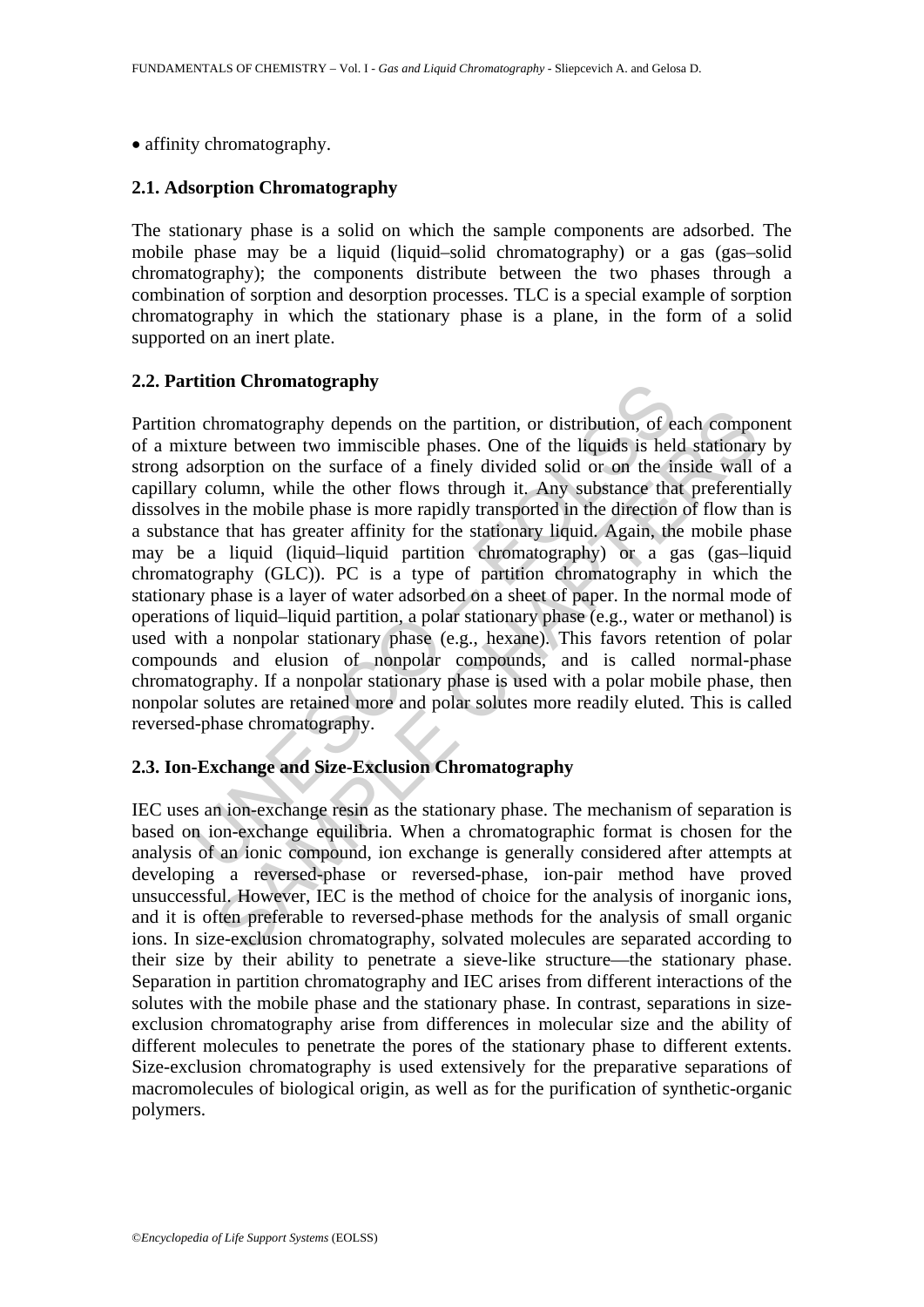#### **2.4. Affinity Chromatography**

is advertised containing that the analytic stays behind or moves along with<br>the minime to what extent the analyte stays behind or moves along with<br>pile phase. The mobile phase can be a liquid or a gas, and the state<br>of a s This newest and most selective kind of chromatography utilizes highly specific interactions between one kind of solute molecule and a second molecule covalently attached (immobilized) to the stationary phase. For example, the immobilized molecule might be an antibody to a particular protein. When a crude mixture containing 1000 proteins is passed through the column, only the one protein that reacts with the antibody is bound to the column. After washing all the other solutes off the column, the desired protein is dislodged from the antibody by changing the pH or ionic strength. These are arbitrary classifications of chromatographic techniques, and some types of chromatography are considered together as a separate technique, such as GC for gas– solid and gas–liquid chromatography. In every case, successive equilibria are at work that determine to what extent the analyte stays behind or moves along with the eluent the mobile phase. The mobile phase can be a liquid or a gas, and the stationary phase a liquid or a solid. Separation involving two immiscible liquid phases is referred to as partition or liquid–liquid chromatography (LLC), that is, a solute is partitioned between a liquid-mobile phase and liquid-film stationary phase. When physical surface forces control the retention properties of the component on a solid stationary phase, liquid– solid (adsorption) chromatography (LSC) occurs; correspondingly, when the mobile phase is a gas we have GLC and gas–solid chromatography (GSC), respectively.

#### **3. Chromatographic Theory**

### **3.1. Distribution of Analytes Between Phases**

The distribution of analytes between phases can often be described quite simply. An analyte is in equilibrium between the two phases, as illustrated in Figure 3.



Figure 3. Distribution of analytes between two phases

The equilibrium constant, *K*, is termed the partition coefficient; defined as the molar concentration of the analyte in the stationary phase divided by the molar concentration of the analyte in the mobile phase. Each component separated will have a different value for *K*, reflecting their relative affinities for the stationary phase. The generalized form of the distribution equation for each component is: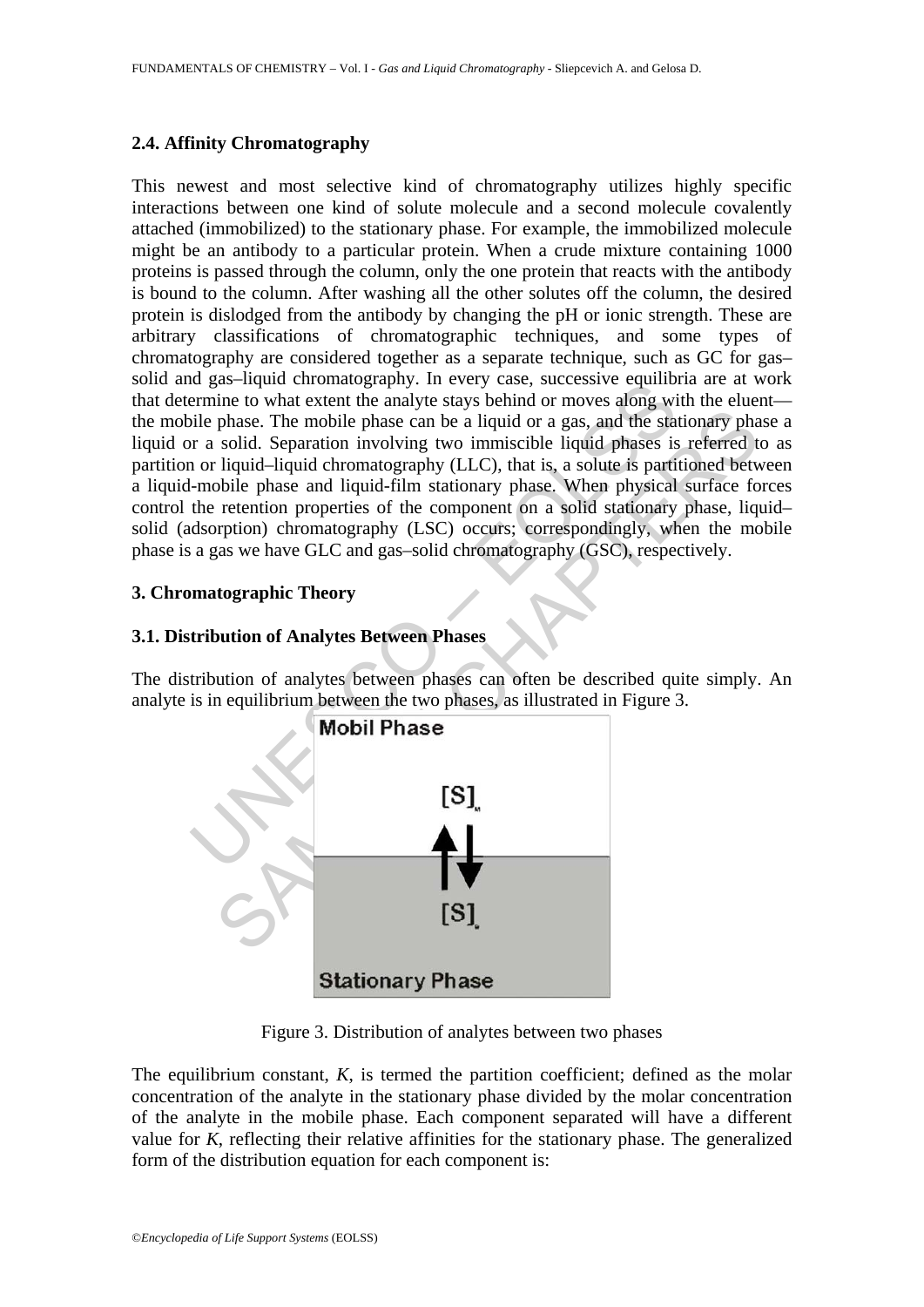$$
K = \frac{C_S}{C_M} \tag{1}
$$

where  $C_S$  is the concentration of a component in the stationary phase/unit volume, and  $C_M$  is the concentration of a component in the mobile phase/unit volume. The time between sample injection and an analyte peak reaching a detector at the end of the column is termed the retention time  $(t_R)$ . Each analyte in a sample will have a different retention time. The time taken for the mobile phase to pass through the column is called *tM*.



A term called the retention factor, *k'*, is often used to describe the migration rate of an analyte on a column. You may also find it called the capacity factor. The retention factor for analyte, *A*, is defined as:

$$
k'_{A} = (t_R - t_M)/t_M
$$
 (2)

 $t_R$  and  $t_M$  are easily obtained from a chromatogram. The difference  $(t_R - t_M)$  is called the adjusted retention time. When an analyte's retention factor is less than 1, elution is so fast that accurate determination of the retention time is very difficult. High retention factors—greater than 20—mean that elution takes a very long time. Ideally, the retention factor for an analyte is between 1 and 5. A quantity called the selectivity factor, α, which describes the separation of two species (*A* and *B*) on the column is define as:

$$
\alpha = \frac{k'_{B}}{k'_{A}}
$$
 (3)

When calculating the selectivity factor, species *A* elutes faster than species *B*. The selectivity factor is always greater than 1. Chromatography encompasses a number of variations on the basic principles of the separation of components in a mixture achieved by a successive series of equilibrium stages. These equilibria depend on the partition or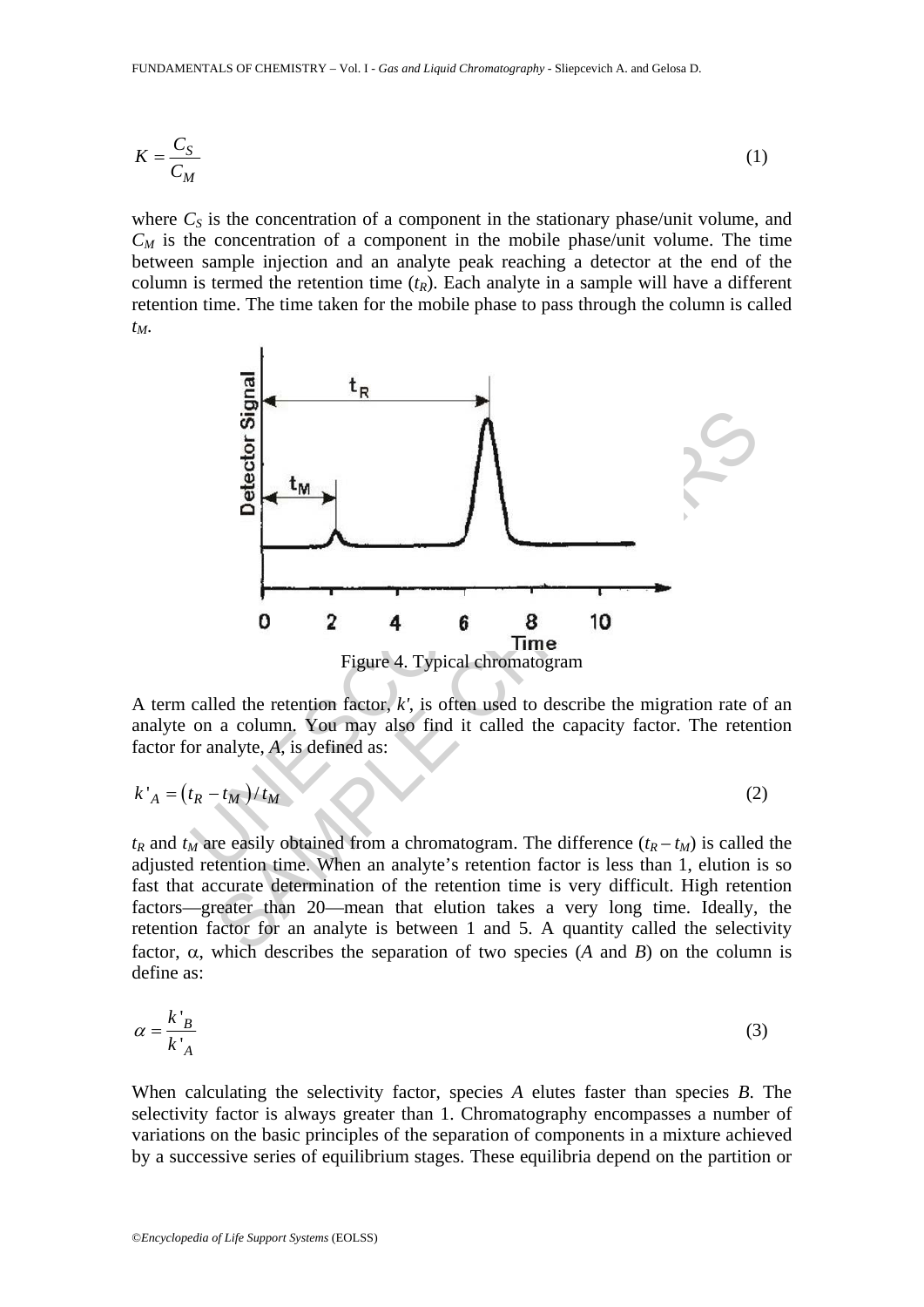differential distribution of the individual components between two phases: a mobile phase that moves over a stationary phase.

# TO ACCESS ALL THE **39 PAGES** OF THIS CHAPTER, Visit: http://www.eolss.net/Eolss-sampleAllChapter.aspx

#### **Bibliography**

-

- -

Cozzi R., Protti P., and Ruaro T. (1992). *Analisi Chimica Moderni Metodi Strumentali*, (Analytical Chemistry Modern Instrumental Techniques) pp. 537–782. Zanichelli [This book contains general information concerning the main chromatographic techniques.]

Ettre L.S. (1973). *Practical Gas Chromatography*. US: Perkin Elmer. [This book contains documentation about the typical gas-chromatographic instrumentations and their practical uses.]

Gilbert M.T. (1987). *High Performance Liquid Chromatography.* Bristol, UK: Wright. [A detailed explanation of the chromatographic theory applied to HPLC.]

Johnson E.L. and Stevenson R. (1978). *Basic Liquid Chromatography*, 250 pp. Palo Alto, CA: Varian. [This book contains documentation about the typical liquid-chromatography instrumentations and their practical uses.]

UNESCO – EOLS[S](https://www.eolss.net/ebooklib/sc_cart.aspx?File=E6-11-02-02) **SAMPLE CONTROLLET CONSULTERED**<br>
Solidarn Instrumental Techniques) pp. 537–782. Zamichelli (This book contains genomeraning the main chromatographic techniques.]<br>
Decoration Instrumental Techniques (Sample This book contai Sandra P. (1989). Sample introduction. *High Resolution Gas Chromatography* (ed. K.J. Hyver). US: Hewlett Packard. [This work provides extensive data concerning the chromatographic theory applied to the capillary column.]

Skoog D.A. and Leary J.J. (1992). Gaschromatography. *Principles of Instrumental Analysis,* Vol. IV (ed.), pp. 873–962. Orlando: Saunders College Publishing. [This book contains general information concerning the main chromatographic techniques.]

#### **Biographical Sketches**

**Davino Gelosa** was born in Monza (Milano), Italy, on December 12 1948, and graduated in Agrarian and Natural Science at the University of Milano in 1978. He was technical official at the Politecnico of Milano from 1968 to 1986, then technical coordinator at the Department of Chimica Fisica Applicata (Politecnico of Milano), where he is still working in charge of Chemistry and Physics–Chemistry Laboratories. His research was initially in the field of catalysis, then his research interest focused on some aspects of applied kinetics in chemical and adsorption reactions. His working activity has been largely connected with the employment of the main laboratory techniques and instruments. He has contributed about 40 papers to international journals and four patents. He has been a consultant for different companies on the development of industrial processes. He is married, with one son. His preferred sports are running and cross-country skiing.

**Andrea Sliepcevich** was born in Milano, Italy, on November 22 1968, and graduated in Industrial Chemistry at the University of Milano in 1995. He obtained his Ph.D. in Electrochemical Engineering at